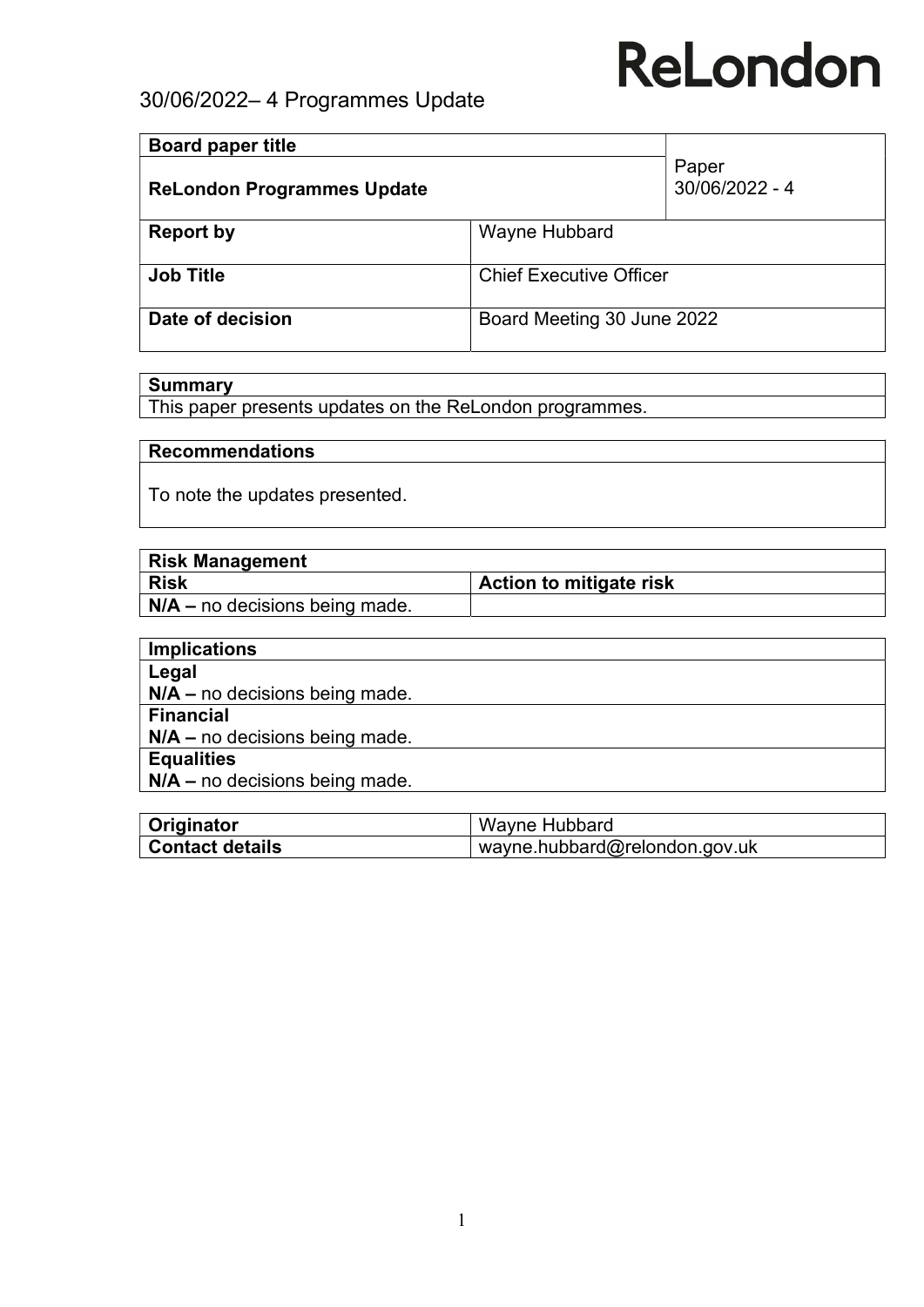### 30/06/2022– 4 Programmes Update

# ReLondon

#### PART A – Non-confidential items

#### Why the paper is being presented

The programme update provides details of business plan activity across the ReLondon programme teams.

#### Business & Sector Support

A number of regional projects are underway.

#### Material Flow Analyses

The Material Flow Analysis research for the textiles sector is underway in collaboration with the UCL and Circle Economy. A project board meeting and a stakeholder workshop were held in April to discuss initial findings, data gaps and explore some of the challenges and opportunities to increasing circularity across the textiles supply chain. A second workshop and project board will be held in circular economy week to discuss the most feasible/impactful scenarios for increasing circularity and addressing emission hotspots in London's fashion textile supply chain. A report is due for the end of the (calendar) year.

ReLondon continues to work with Circle Economy to secure funding for a plastics and an electrical material flow analysis. The focus over the past few months has been on finalising a plastics concept note and reaching out to a prioritised list of funders, where a number of discussions are ongoing.

#### Jobs and Skills research

The jobs and skills report was launched at the opening of circular economy week, receiving a significant amount of media coverage across various media outlets. This is the first circular economy jobs definition for London to incorporate all circular economy jobs outside of the 'core' sectors and therefore highlights the significant economic benefits the circular economy can bring to the city. This research provides much needed evidence for making the case for a circular economy and was well-received by our key stakeholders.

#### Methodology for measuring ReLondon's impact

This project is now underway. ReLondon commissioned Winning Moves and Accelar to conduct this piece of work, with the project starting in May. Due to competing demands (such including the Jobs and Skills research), the project start was delayed and so the final timelines have been amended accordingly. The impact assessment methodology will be developed by December (based on the evaluated impact of c.40 projects delivered between 2020-2022). So far, the consultants have held interviews with project leads to understand ReLondon's various projects and have been analysing the available project data. The consultants will present initial thoughts at ReLondon's Board meeting in September and then their refined findings in the December meeting.

#### CIRCuIT Programme

The design and prototyping work on 7 of our 9 demonstrator projects is now complete. The focus for these demonstrators now is to capture the lessons learnt and to calculate the economic and environmental impact of them.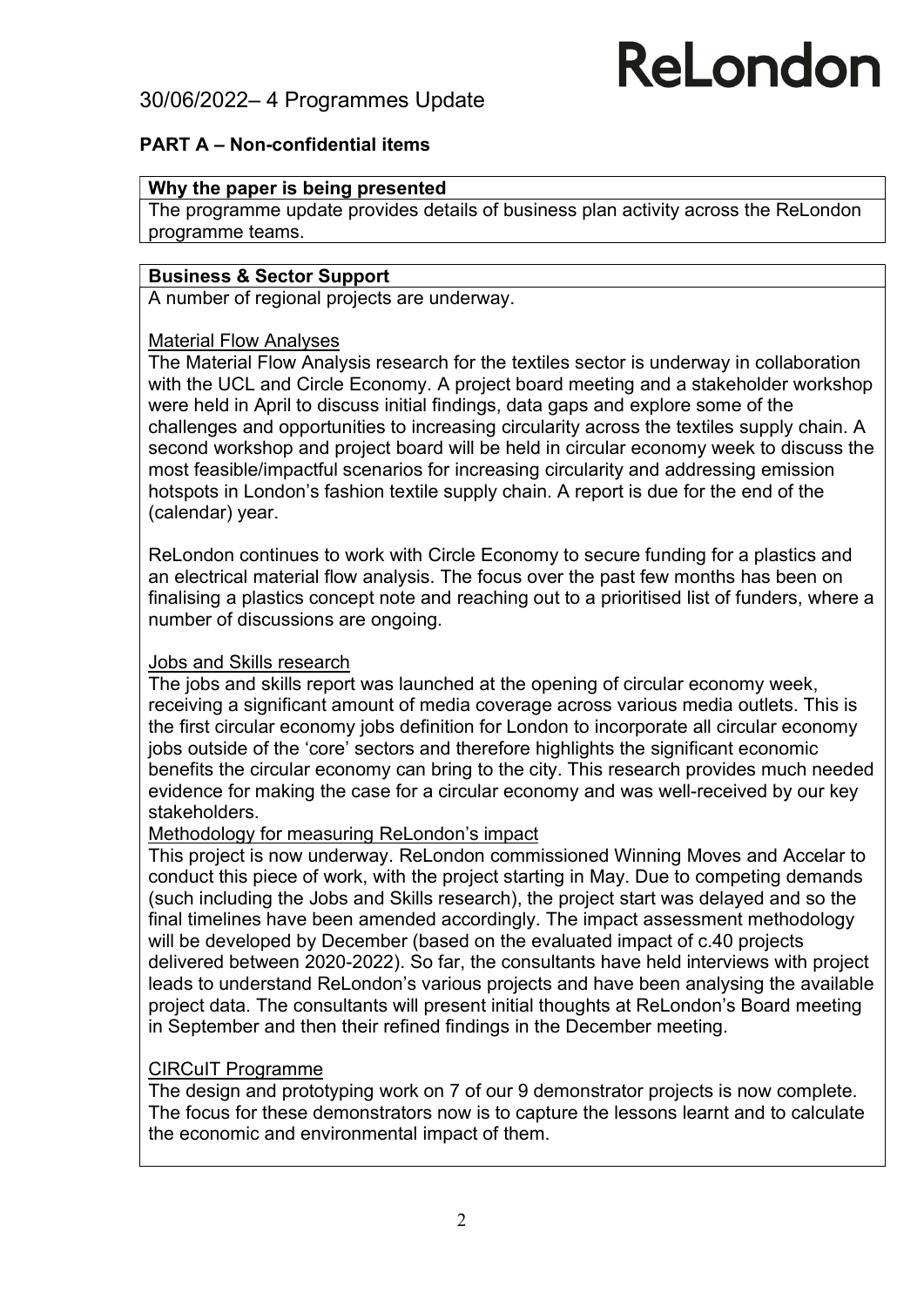### 30/06/2022– 4 Programmes Update

We have procured a developer for a prototype materials exchange portal, which is intended to be an 'umbrella' portal, to direct users to the existing and emerging platforms available in London. Development work will take place over the summer with the intention of trialling in Autumn 2022.

We held a very successful in-person networking event at the beginning of May in which over 100 people from across the public and private sector met to discuss the role of materials passports in supporting circular construction.

Our market engagement in collaboration with the GLA on circularity criteria that public organisations could include in their construction tenders concluded that circularity criteria are very rarely included in construction standards and that there are a number of barriers, however many contractors are already pushing these concepts with their supply chains to meet their own sustainability ambition and there was a general view that contractors can offer more that the market is currently requesting.

Work has continued scoping four training modules that will be developed this year, targeted at local authorities on various aspects of circular construction. It is anticipated that these will be incorporated into the Academy offering once tested.

We are in the process of planning some citizen-focused activity as part of Open House in September 2022 where we will raise awareness of circular construction and its benefits to a more general audience.

Ellen MacArthur Foundation Strategic Partnership – Food Flagship Initiative The Food Flagship Initiative (FFI) is one of the key activities delivered as part of the strategic partnership between the Ellen MacArthur Foundation, the GLA and ReLondon.

The FFI unveiled three new 'pioneer projects':

- Impact Hub King's Cross: Feeding the City Accelerate is a transformative 5month programme supporting 8 ethical food & drink enterprises to identify and embed circular practices.
- Hubbub is supporting a food hub in the London borough of Southwark to increase surplus food collection and redistribution by streamlining operations, piloting new business engagement tools, monitoring environmental and social impacts, and exploring self-sustainability and scalability.
- Apricity is a low waste restaurant that champions local farmers, growers and makers. Menus celebrate British vegetables, regenerative farming, and locally foraged food and are accompanied by a zero-waste approach to cooking. The restaurant itself has been designed using a restorative design framework.

8 of the 9 circular food pioneers project were showcased at a webinar on the  $14<sup>th</sup>$  of June during CE week attended by 65 participants.

The FFI has worked closely with London Council's One World Living programme to develop an action plan to reduce the capital's food-related consumption-based emissions which has been published in March 2022. Based on outputs from a workshop held last October involving over 70 officers from 26 boroughs and the GLA group, a range of interventions to tackle the food consumption-based emissions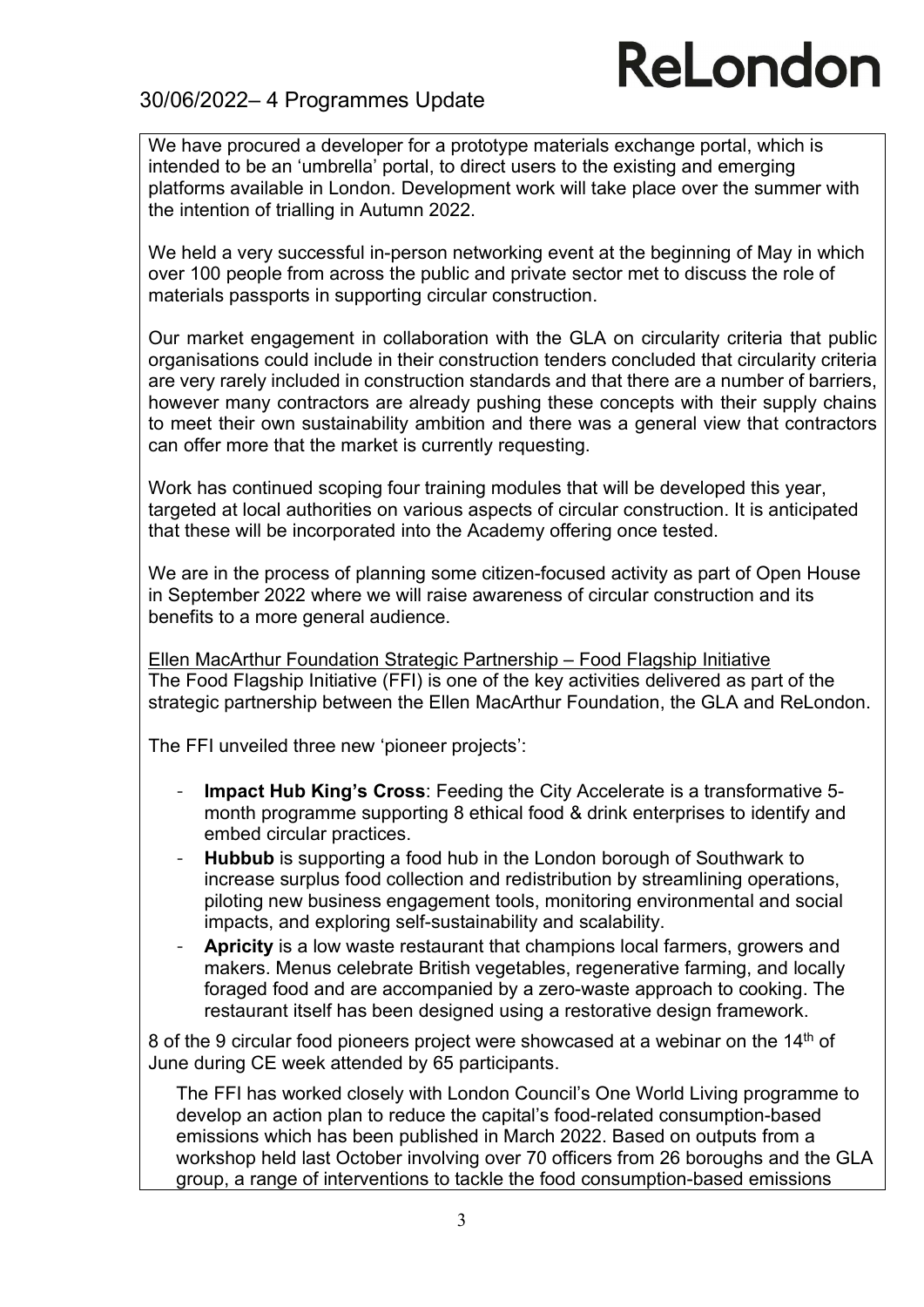were selected based on their potential impact and cost effectiveness after several rounds of consultation with GLA, ReLondon, boroughs and partners, including:

- A food supply chain roundtable with representatives from across the food sector to tackle consumption-based emissions and food losses and waste.
- A programme to train environmental health practitioners (EHPs) on food waste reduction / redistribution practices
- A food procurement working group to support local authorities in reducing consumption-based emissions from the food they procure, including school meals. 15 boroughs have signed up so far and committed to develop an ambitious pledge and a set of activities.
- A pan-London behaviour change campaign on sustainable food consumption. To date the GLA, ReLondon, 17 boroughs and 3 joint disposal waste authorities have committed to contribute funding, with more than £220k raised so far.

The FFI is currently developing those new projects and identifying partners and funding opportunities when needed.

#### Business Transformation

ReLondon's Business Transformation team continues to support both the transition of London businesses to circular business models, as well as the growth and scale up of innovative circular SMEs. The full scope of activities delivered by the team is funded by multiple funding streams, predominantly ERDF funding (with ReLondon matched contribution) and supplemented by other funding for specific projects such as Islington Council for a localised grant scheme, and historically by the Mayor of London's Green New Deal Fund for grant schemes & advisory support to businesses.

To date, the team has worked with 329 SMEs, of which 57% are businesses that already have circular offerings or initiatives that they are looking to scale, and 43% are traditional businesses exploring circular business models.

The spread of SMEs across ReLondon's target route map sectors is as follows:

- Built Environment 19%
- $-$  Food  $-31%$
- Textiles 20%
- Plastics 13%
- Electrical 5%
- Other 13%

To date, across ERDF/ReLondon and Green New Deal funded activities, the team has contributed to the launch of 83 new circular products/services/processes and contributed to the creation of 152 jobs and safeguarding of 427 jobs.

The virtual outreach of the programme is sustained and complements in-person delivery, including 1,748 followers on Twitter, 492 followers on LinkedIn and 897 recipients to the Business Transformation Monthly Newsletter as at February. Over the coming months, the team will be reviewing its communication channels to focus efforts where there is greatest opportunity for influence and impact.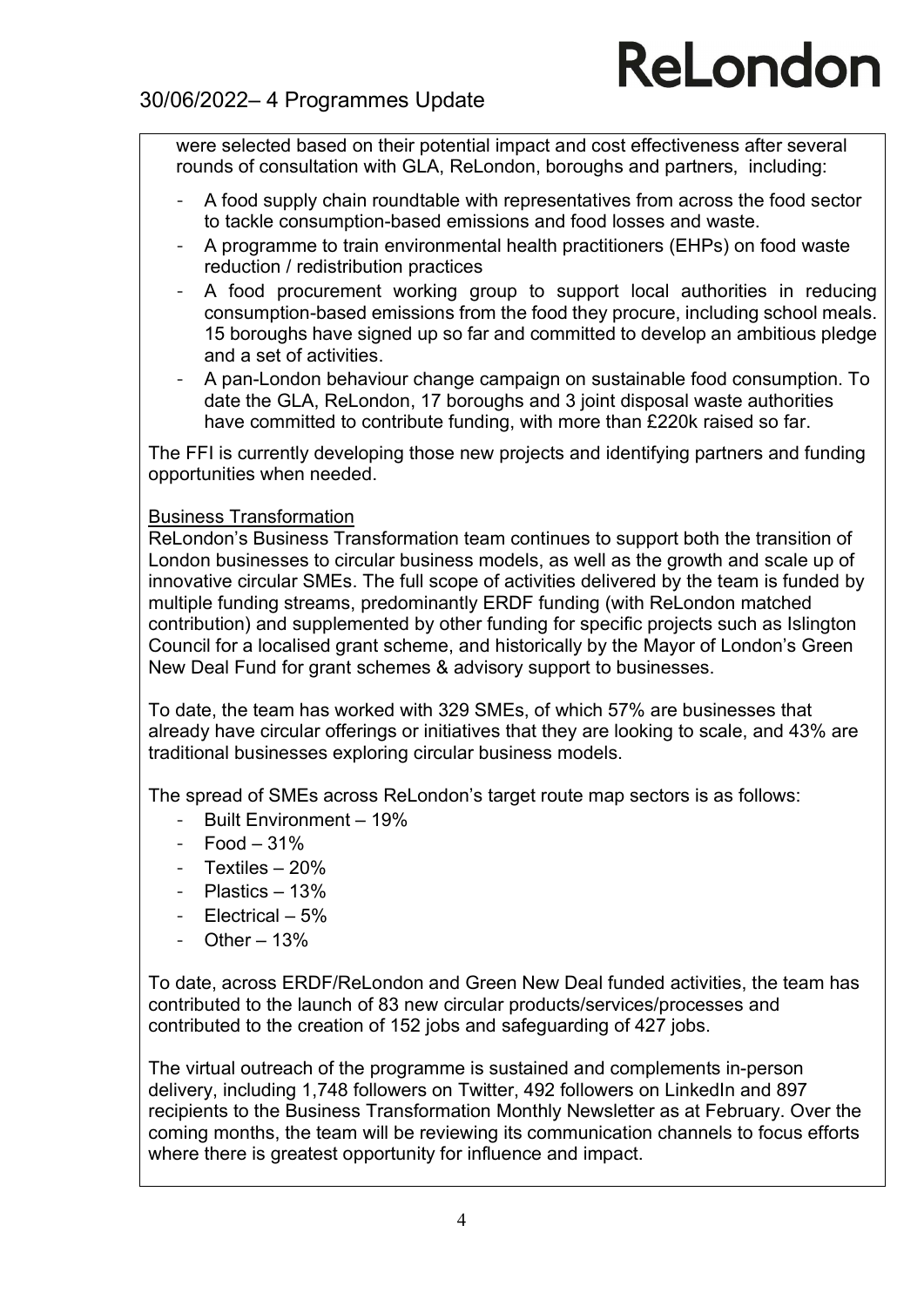### 30/06/2022– 4 Programmes Update

In the last quarter (Apr-Jun), the team delivered advisory and financial support to businesses in the form of specific support streams and events, and assessed the impact of its activities:

- Green New Deal Build Back Better advice: The Build Back Better support continues to be delivered with an extension into May, with 51 SMEs approved for support. The objective is to support 50 'linear' businesses, particularly in the hospitality sector and those affected by COVID-19, to adopt circular practices in their recovery and achieve growth and jobs contribution. 3 businesses were able to leverage the support to submit a successful application to the Islington Council Circular Economy Grant Scheme.
- Green New Deal Matchmaking platform: We continued to ramp up the onboarding of selected businesses invited to participate. 97 circular businesses are engaging with the platform to date (84 profiles published and the remainder in draft) and 5 investors are now signed up and using the platform. The objective of this digital platform is to increase access to markets and finance for circular SMEs.
- ERDF/ReLondon Validate your model: Delivering 121 Validate your Model support to 6 businesses, helping to stress-test their circular business models (completing in Aug).
- - Islington Council CE Grants: We launched 1-2-1 support for 13 of the 24 Islington-based businesses receiving circular economy grants, building on the model and learnings from the delivery of the Green New Deal Circular Pilot Grant support. We also ran a networking breakfast for all grantees in early June.
- Insight paper: we published an insight paper providing an evidence-based account of the factors supporting circular innovators tackling food waste emerging in London.
- Programme Newsletter: The team provides a summary of key investment opportunities, critical sector events, SMEs success stories and other access to market and promotional information to all its portfolio SME members on a regular basis (monthly) in order to signpost them to relevant opportunities that could help them scale and grow.
- The team continued to operate the Circular Economy Jobs portal for circular SMEs, and to promote and showcase London's circular businesses to a diverse audience.

Activities that are in the pipeline for the next quarter (Jul-Sep) include:

- Continuing to gather the insights across the 34 circular pilots into knowledge products about the commercial and environmental benefits of implementing these schemes, for knowledge sharing and reporting to the GLA in the summer.
- Continuing to refine the operation and experience of the Circular Economy Matchmaker platform (more details below) and integrate it into the business transformation's SME propositions. An online community manager joined the team for 1 year to focus on this task, recruited through the On Purpose programme.
- Continuing to deliver advisory support to grantees from the Islington Council Circular Economy scheme, including peer-to-peer sessions and 1-2-1 mentoring.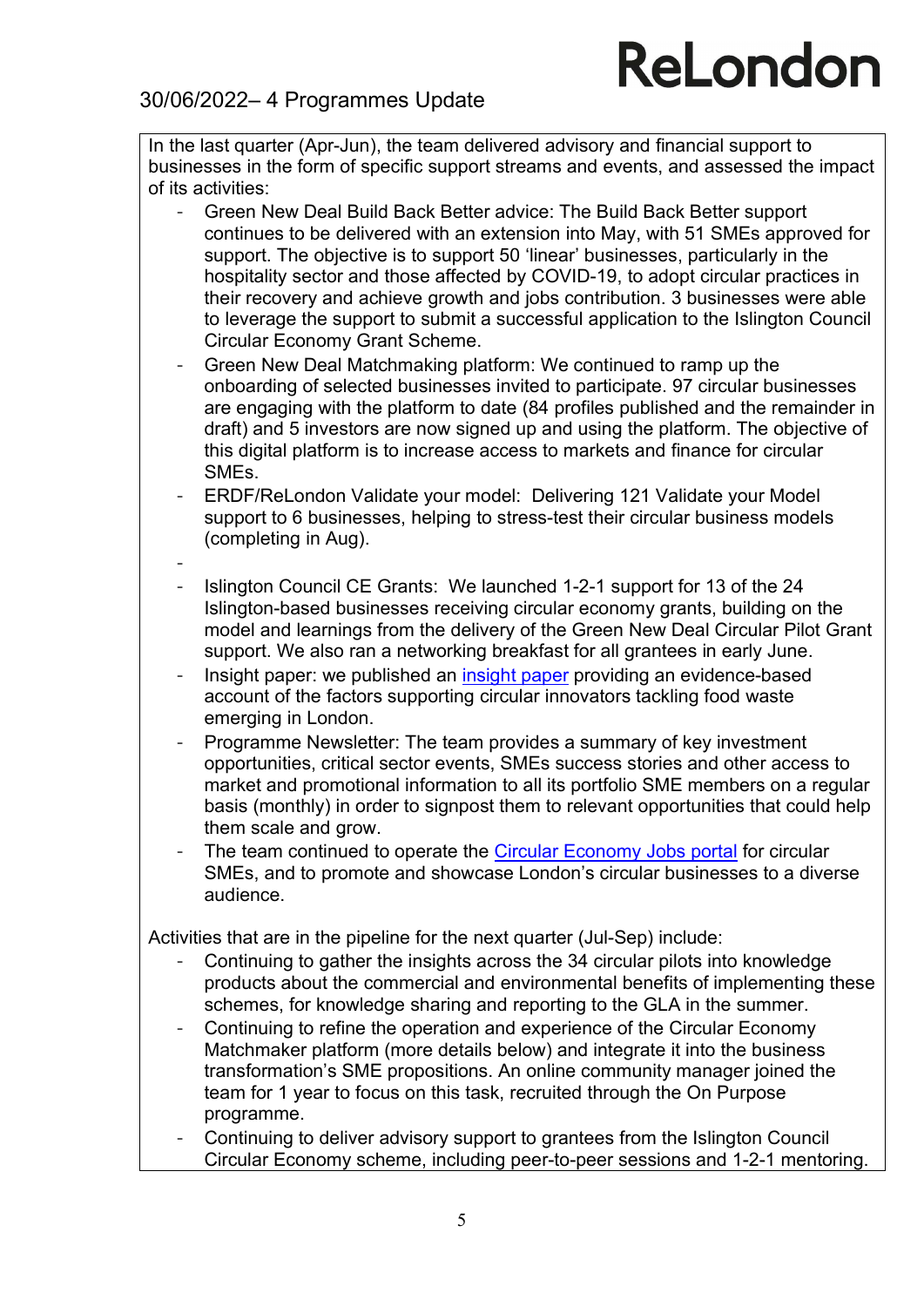### 30/06/2022– 4 Programmes Update

Researching a new Insight Note about the state of packaging-free groceries solutions in London (e.g. refill stores/aisles, home deliveries in reusable packaging, etc), seeking to build the evidence base about the market trends and opportunities for a range of solutions, in response to anecdotal accounts.

#### Outcome Fund

Following the promising feasibility study for the development of a circular economy outcome fund, ReLondon is actively looking for an anchor funder that would bridge the financial gap between what would be an acceptable price for local authorities and the actual costs of delivering the outcome. The gap comes from the fact that the delivery of circular economy activities is estimated to be higher than the direct savings generated for local authorities in terms of waste management costs. Additional funding to cover this gap is therefore required from regional/national government and/or philanthropic partners while the market matures. Our application to Friends Provident Fund in January was unsuccessful however the concept was invited to present at a pitching event hosted by Big Social Capital in front of investors in social impact space.

#### Local Authority Support

Several regional demonstration projects are underway as well as direct service support:

#### Existing purpose-built flats

This project is phase two of the flats recycling project, which was jointly funded by Ecosurety and ReLondon. Working in partnership with LB Lambeth, new dry mixed recycling (DMR) services (in line with the previously tested flats recycling package), and three additional materials (food and small electricals bins plus pop-up collections of small electricals and textiles) were rolled out to four estates in June 2021 with intervention 'live' until February 2022. These additional materials were chosen as they represent a significant proportion of the waste that is currently not collected for recycling on many estates and in addition are some of the most common contaminants in the dry recycling.

The impact of the project was measured through both quantitative (waste composition analysis) and qualitative evaluation. Pre-commencement waste composition analysis (WCA) was conducted in May 2021, the interim WCA was delivered mid-September 2021, the post WCA was delivered at the end of February 2022. In addition to the WCA, ReLondon also conducted resident surveys and interviews with residents, Tenant and Resident Association leads, and estate cleaners as the qualitive analysis.

Data analysis is now complete, with very positive results including an average 152% (16 percentage point) increase in recycling rate across the four estates. The capture of food waste was particularly positive and, in some cases, comparable with kerbside food recycling collection rates. Resident insights showed that people who were already engaged with recycling were doing more, but those not engaged were less likely to change behaviour. More detail on results will be presented to the board during the meeting on 30 June. A summary report and updated Flats Recycling Package toolkit are currently being prepared, to be published in July.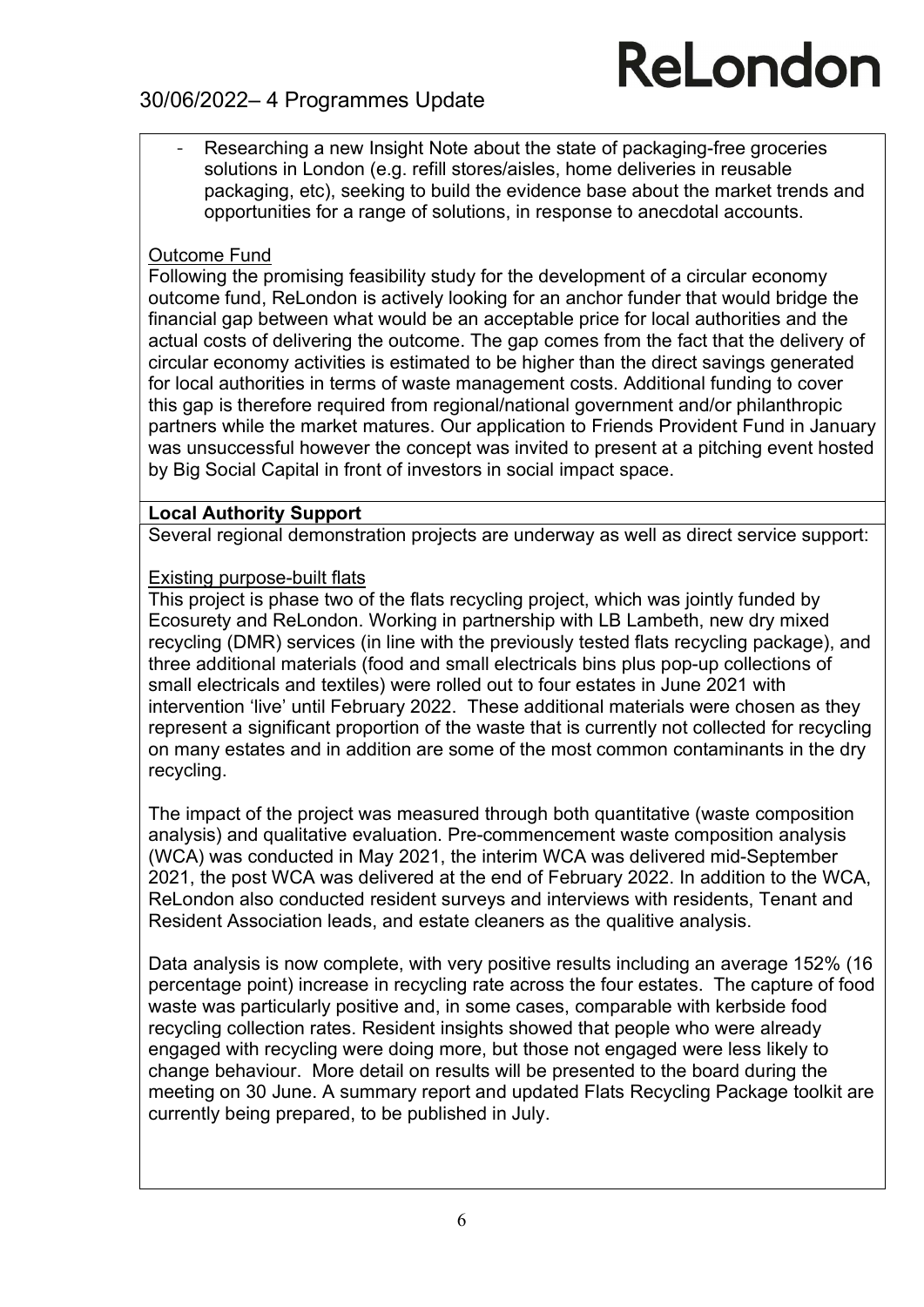### 30/06/2022– 4 Programmes Update

## ReLondon

#### New build flats

Officers worked with LB Tower Hamlets to develop supplementary planning guidance (SPG) for reuse, recycling and waste in new build residential developments (including purpose-built flats). The SPG was adopted in July 2021. Officers are working with a consultant to determine likely best practice recycling rates in new build flatted development and how the achievement of this would compare the status quo in terms of costs, carbon and recycling rates. Once this work has been completed, officers will present this to LEDNet. Officers also responded to the GLA consultation on Large-scale Purpose-built Shared Living London Plan Guidance, outlining the need to include adequate facilities for waste management.

Circular Economy MatchmakerThe Circular Economy Matchmaker was launched on January 31<sup>st</sup> with access currently limited to businesses from within the business transformation portfolio until operations have been stabilised. The platform includes the following functionalities: a searchable directory of circular SMEs and a community space where investors, local authorities and businesses are able to engage with these circular SMEs. 95 SMEs have registered on the platform of which 75 have published their profiles. Engagement activities are underway to get more SMEs signed up and published, including developing the plan for opening access to the platform to a wider audience of interested stakeholders.

The development of the citizen-facing side of the directory has resumed. The citizenfacing offering is named The Mindful Shopper - your quide to living with less waste and will focus on a series of 'quides to living with less waste' which support Londoners to make more sustainable consumption choices and highlight relevant SMEs that can support this objective. The development of the website is underway with a soft launch planned for July 2022 which will be followed by a launch marketing campaign the Autumn.

#### Plastics project

Based on research conducted in 2021 on the impact of, and action being taken to tackle single-use plastics in London; and based on stakeholder engagement (with the boroughs, communities and business); ReLondon has developed London's Low-plastic Community Group (hosted on the Circular Economy Matchmaker Community site) to connect actors tackling single-use plastic across London. The community contains news, resources and blogs all linked to developing and managing London's low-plastic schemes. The group also hosts a discussion platform to allow for the exchange of knowledge and ideas. All the London boroughs have been invited to join and there has been outreach to many community groups (including CitytoSea and Surfers Against Sewage's low plastic networks). There are now 52 members on the platform from a range of organisations (including 21 members representing 13 different local authorities). The aim is to show that London is a low-plastic city and help existing schemes grow and thrive, and members are able to advertise events and let others know about their work. Recent events have included a business breakfast run by Surfers Against Sewage, and online 'make your own plastic-free cleaning materials' run by Plastic Free Hackney. Members of the community will be taking part in an online panel discussion on 16 June on the future of tackling single-use plastics as part of CE Week.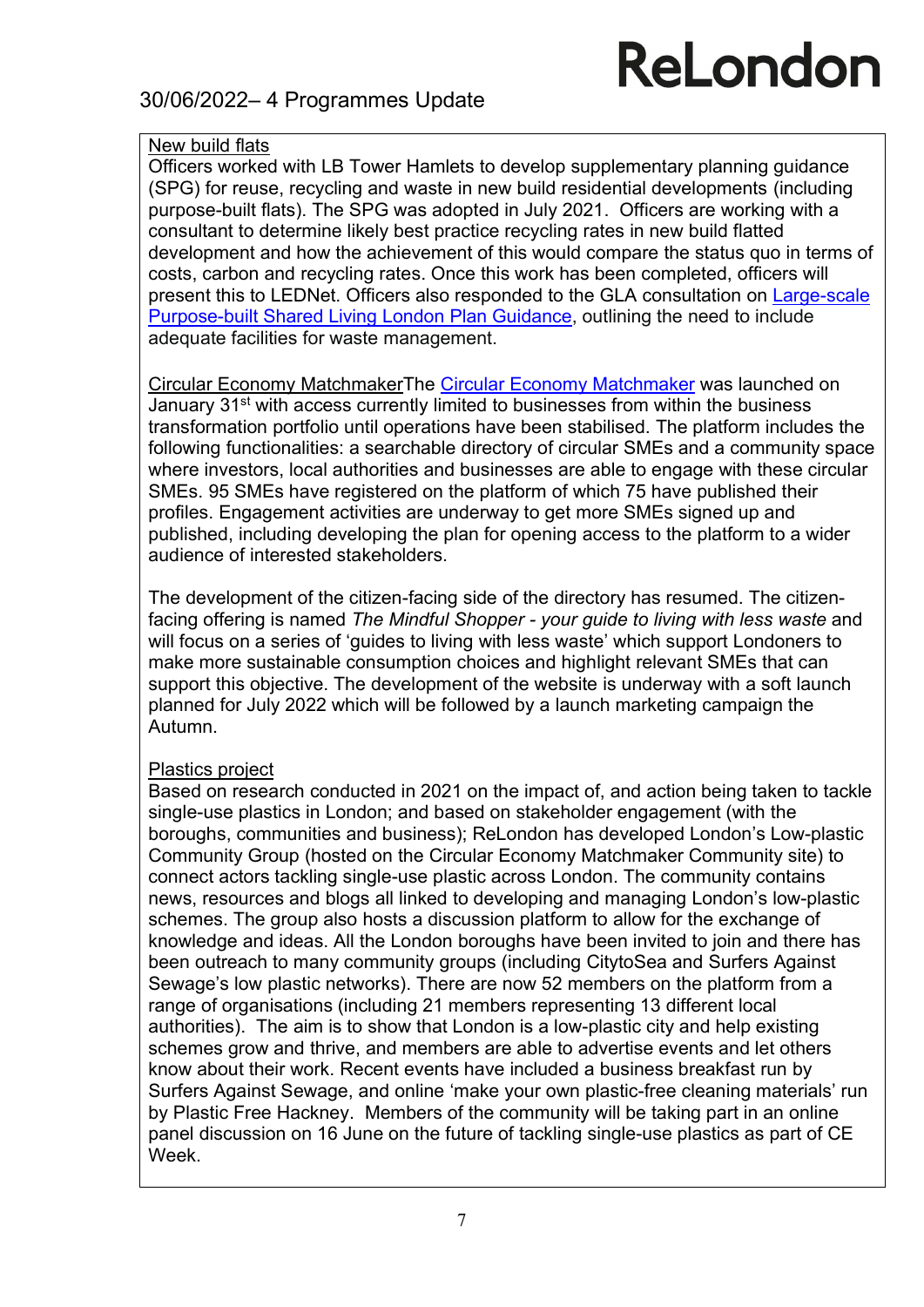### 30/06/2022– 4 Programmes Update

## ReLondon

#### Food waste reduction pilot

ReLondon is working in partnership with food waste apps OLIO (a food sharing app) and Kitche (food shopping /meal planning app) and the London Borough of Bexley to deliver a household food waste reduction pilot. This ReLondon funded project will measure the impact of targeted local promotion of the food waste apps and show whether these can reduce waste at a local level – which in turn would reduce emissions and save councils money.

The project is currently live, with communications being delivered by both Kitche and OLIO (supported by London Borough of Bexley).

OLIO is currently in the process of completing a bin stickering exercise – with OLIO and Bexley branded stickers being placed on approximately 31,000 residual bins across the borough. Kitche have just begun a leaflet drop to 50,000 households, which includes a competition where any resident who downloads and uses the app enters a prize draw to win £720 worth of food vouchers. Both apps will have a presence at Bexley's Eco-Festival which takes place on Saturday 25<sup>th</sup> June. The event runs from 11am-4pm with a variety of activities, including the "Zero Waste Brunch" which is a cooking demonstration from Kitche's in-house chef.

A post-waste composition analysis will take place in mid-July.

In addition, it is worth noting that both the apps are run by SMEs, who have received support from the Business Transformation team.

#### Waste Composition Analysis protocol

An accurate and standardised London waste composition has always been difficult to establish, even with many waste authorities conducting waste composition analyses. As previously reported, officers in consultation with the waste composition analysis service providers, have developed a draft protocol for local authorities to standardise how waste composition analyses are conducted. The South London Waste Partnership (SLWP) has confirmed it is doing a major WCA of its four constitute boroughs (LB Croydon, LB Sutton, LB Merton and RB Kingston). The planned WCA will be delivered in two phases, phase one in late spring 2022 and phase two in autumn 2022. ReLondon is working with SLWP to test the protocol.

#### Commercial Recycling

In 2020 ReLondon supported Positively Putney business improvement district (BID) to launch a first-of-its-kind waste consolidation scheme – 'Putney Pedals'. Putney Pedals collects recycling and waste from local businesses by e-cargo bike and cycles it to an off-street consolidation point, ready for a weekly bulk collection. In May 2022 Positively Putney (supported by ReLondon) won a Lets Recycle Award for Excellence for the Putney Pedals project.

#### Commercial Waste Data project

The 'commercial waste data' project has moved from amber to red. In 2021-22 a significant amount of work was done to engage stakeholders (Defra, GLA, Boroughs and the private sector) in conducting a commercial waste data project for London. £50,000 of direct fund, plus officer time was allocated to the project, despite high-level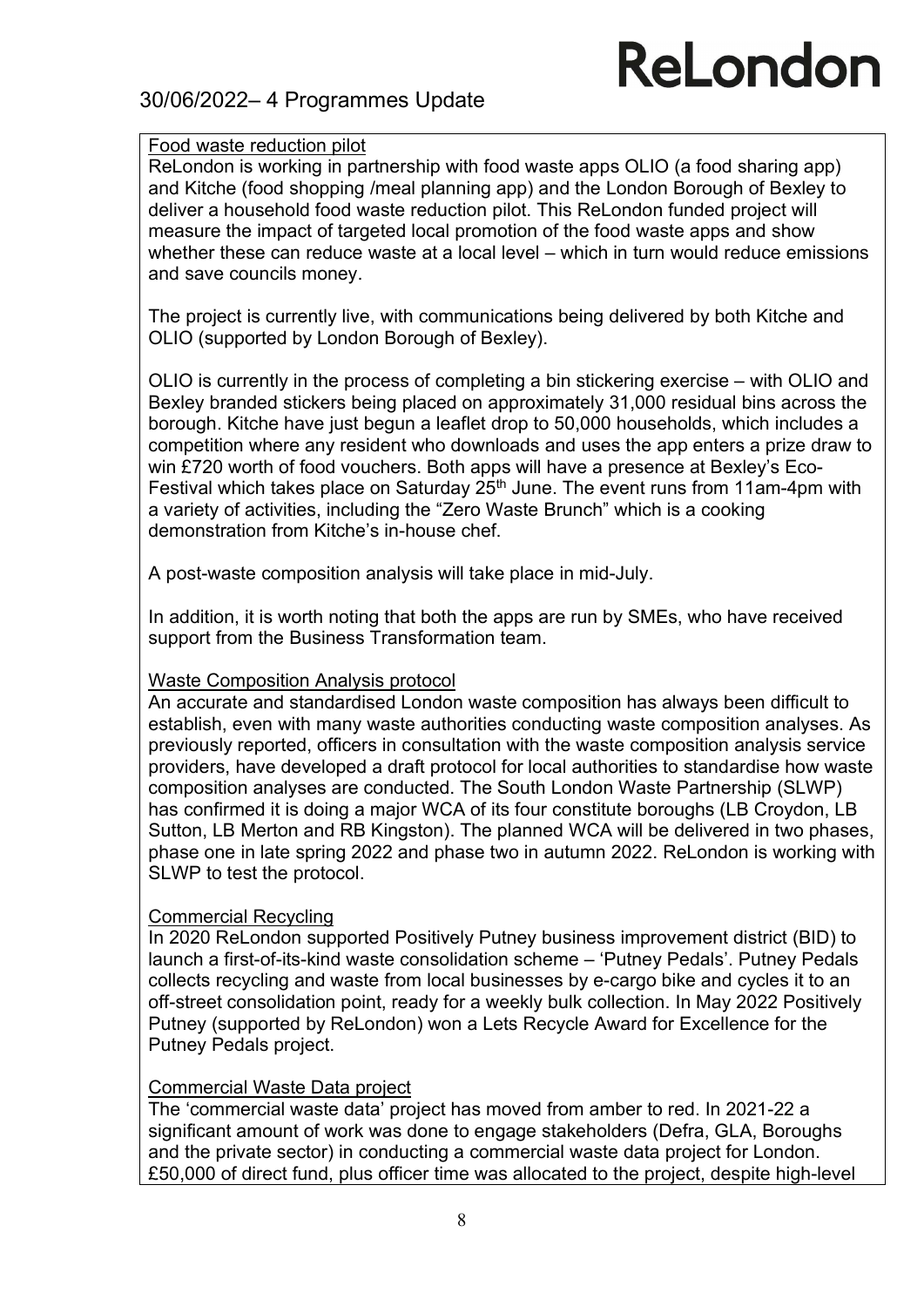### 30/06/2022– 4 Programmes Update

commitments to match fund the project a keystone funder was required, and the majority of stakeholders felt this should be Defra. As a result, the project did not move forward with funding rolled over into the 2022-23 programme period, while conversation with Defra continued. Subsequent to this Defra has announced a major national waste data project 'Programme of work on mixed waste composition'. This is a multi-year project with budget of nearly £2 million. ReLondon is exploring with Defra how London's data requirements might be met and whether there are opportunities for ReLondon's involvement. Until this is resolved the Commercial Waste Data project will remain on hold. This may lead to the allocated budget for this project being redistributed. NB. The budget for this project was rolled over from 2021-22 and was not part of the2022-23 programme budget.

#### Heston Village Project (Ultra-low Waste Neighbourhood (ULWN))

ReLondon has committed funding to develop and deliver a demonstrator circular economy neighbourhood project in partnership with the London Borough of Hounslow in the neighbourhood of Heston Village. This project fits in with Hounslow's plan for the Green Recovery, including the development of their Future Neighbourhood 2030 Strategy.

The project is in the planning and research phase with a road map to project launch in September. Planning includes community outreach, including businesses and support from ReLondon's Business Transformation Team, citizens, schools and community groups. A detailed theory of change has been developed and from this a monitoring and evaluation strategy. The project is currently out to tender to appoint a monitoring and evaluation contractor.

#### Circular Neighbourhoods Collaboration meeting

In addition to the Heston Village Project, ReLondon is aware that there are other circular neighbourhood type projects happening across London being delivered by local boroughs (including the Mayor's Future Neighbourhood Boroughs), the third sector and major estate owners. To help draw some of this collective learning together ReLondon held a collaborative meeting on 15 March to bring together a variety of stakeholders across London who are who are either designing and/or developing circular neighbourhoods or similar activities.

The session was well attended and proved to be a positive network for collaboration. A second workshop is planned for early summer looking specifically at developing 'theories of change' and establishing robust monitoring and evaluation plans.

In addition to the collaboration meeting, ReLondon in collaboration with GLA colleagues also facilitated a one-off workshop on 12 May on understanding and implementing the circular economy for all boroughs developing Future Neighbourhood Strategies. The workshop was also open to and attended by a number of organisation who receiving support through the Mayor's High Streets for All scheme.

#### One World Living Programme

This work is being led by the LB Harrow as part of London Council's programme of works on climate change. The action plan development is guided by a steering group attended by ReLondon CEO, Wayne Hubbard. Harrow has organised four sectorial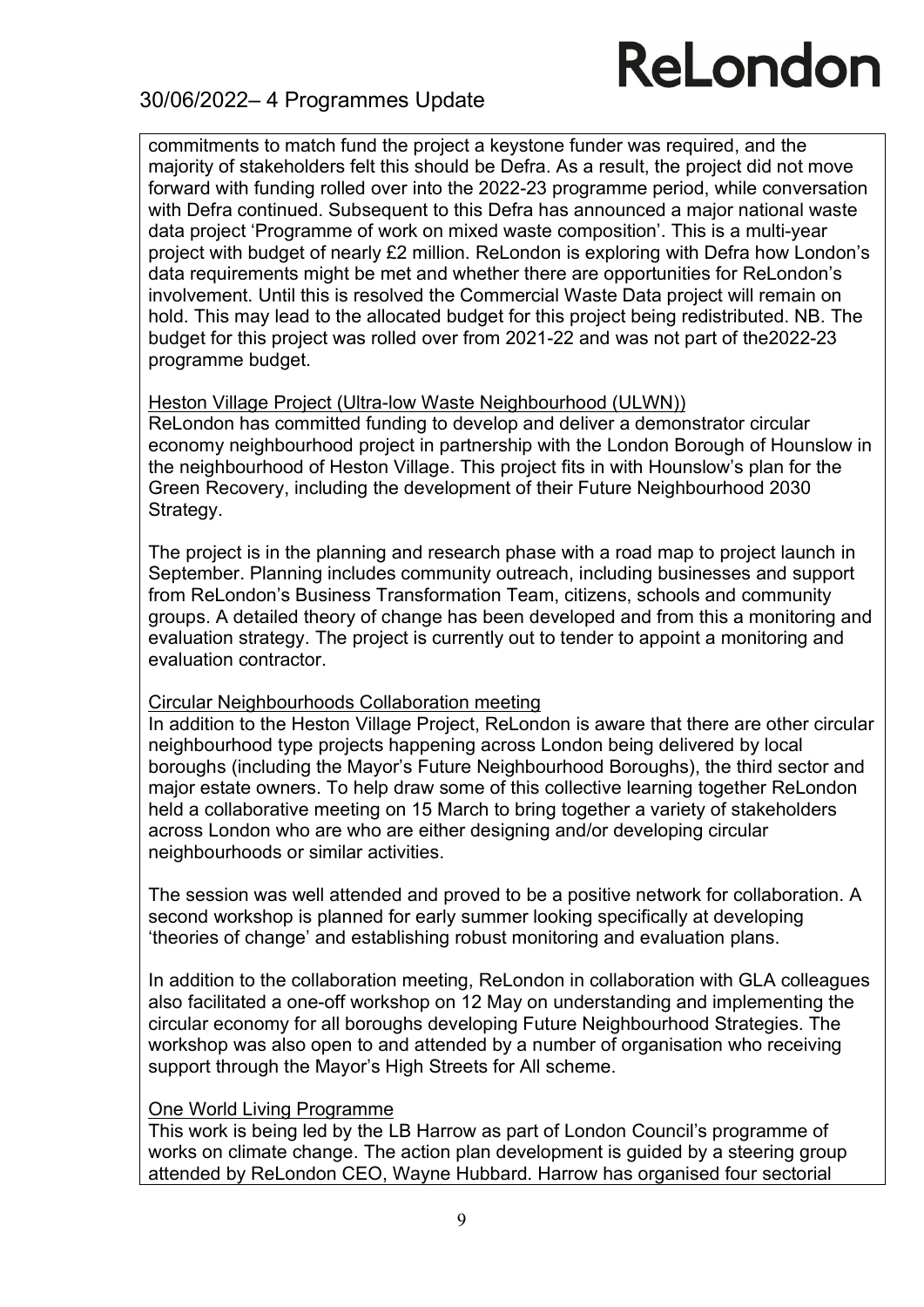### 30/06/2022– 4 Programmes Update

working groups (focused on food, textiles, plastics and electricals), each led by a different borough (Hackney, Richmond, Wandsworth, and Hammersmith and Fulham respectively). Each sectoral working group has developed an action plan for boroughs to support the reduction of 2/3 of consumption-based emissions by 2030. The programme is now working to engage boroughs in these action plans, part of this includes an OWL event lead by Harrow Council during CE Week (on the local authority day). Since March, ReLondon has also supported the coordination of the programme, by participating in a coordination group that meets fortnightly. ReLondon's alignment with the One World Living activity is written into ReLondon's 2022-23 Delivery Plan.

ReLondon is also working with London Councils and the GLA to calculate the household consumption-based GHG emissions for the Greater London Authority and disaggregate to the 33 London councils for 2019. This project aims to provide updated numbers to the research produced by the University of Leeds last year (which were for the years 2001 – 2018). The project kicks off this week and will result in a final report in July.

#### Reduction and Recycling Plans (RRP)

The requirement to develop individual borough RRPs is set out in the Mayor's London Environment Strategy. ReLondon is supporting the GLA and boroughs in the preparation of the second round of RRPs for the period 2022-2026. The GLA has agreed to change the format of the second round of RRPs so they are in two parts, and to extend the submission deadline to September 2022.

- Part One will require boroughs to provide and update on any RRP business as usual activity (e.g. flats recycling improvements, behaviour change campaigns, waste minimisation work, liaison with schools etc.); and
- Part Two will require boroughs to provide a plan for the proposed reforms that need to be implemented as part of the RWS, including: the mandatory introduction of kerbside, flats and commercial food waste services; the introduction of free garden waste collections and the introduction of multi stream arrangements for the collection of recycling (i.e. a separate container for each stream).

The aim of Part Two is to try and encourage boroughs to start considering the significant changes that they will be required to make, and for ReLondon to use this information to start developing support packages.

The GLA issued guidance in January 2022 for the completion of the new set of RRPs. Since February ReLondon has held monthly drop in 'surgeries' for boroughs to ask questions about the RRPs and also share good practice.

#### Extended Producer Responsibility (EPR)

The Environment Bill includes legislation on Extended Producer Responsibility which will see packaging producers become responsible for the full cost of managing the packaging they place on the market. Payments for collection and processing of materials will be made to local authorities who are responsible for collecting waste and recycling. The government will appoint a scheme administrator to manage the cost recovery and payments - which, following Defra's response to the consultation published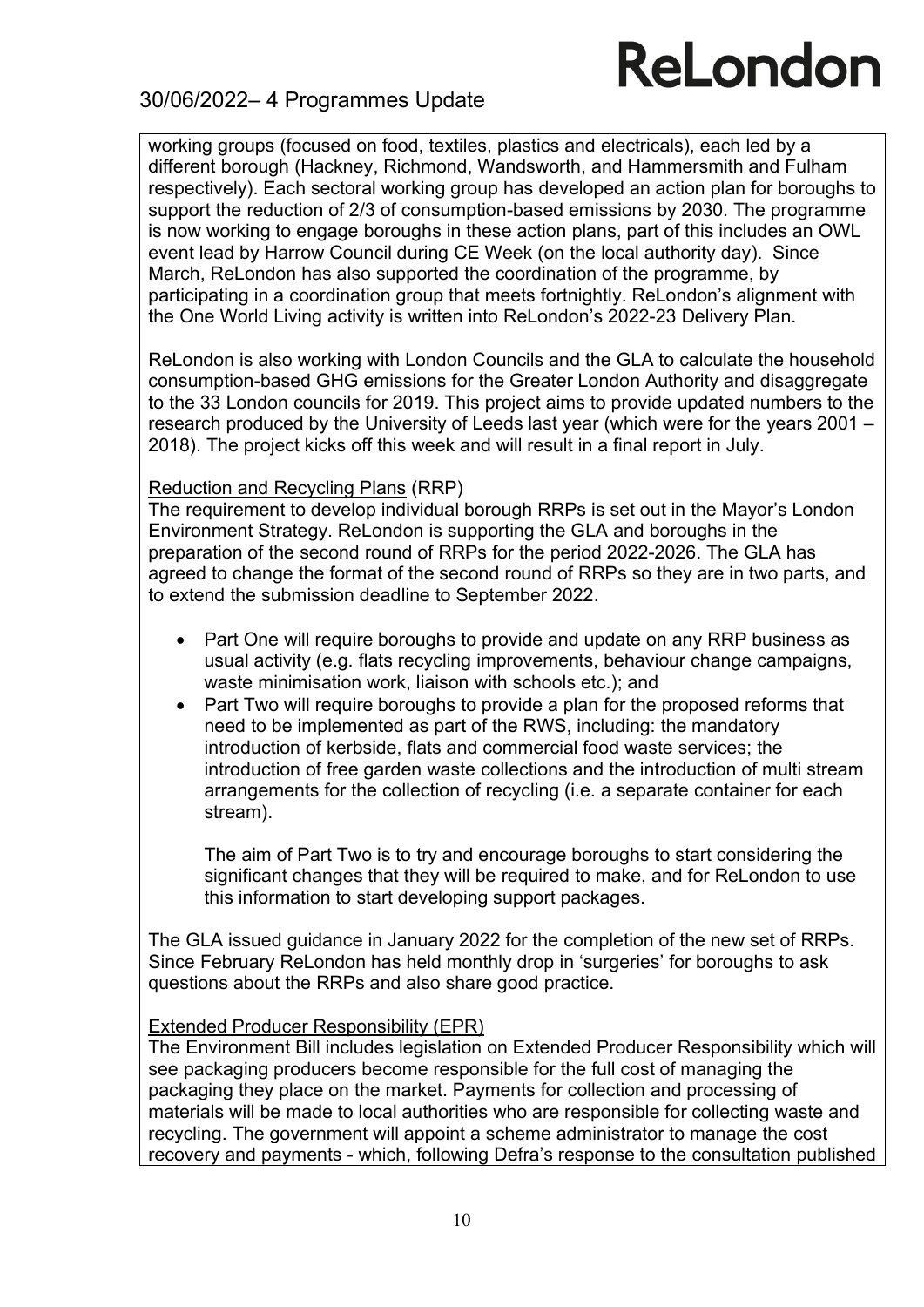### 30/06/2022– 4 Programmes Update

in March, is estimated to be in the region of £1.7bn (down from £2.7bn) in thefirst year currently 2024 after an announcement of a delay from 2023 by Defra.

Defra's response also set out that unallocated payments will not be used to fund innovation and support for local authorities, as these activities fall outside 'necessary costs' of providing efficient recycling services. It is currently unclear how unallocated funds will be used, or how innovation will be funded. ReLondon is continuing to work with other authorities including Waste Network Chairs, to gather more information from Defra on this and other questions around the implementation of the EPR scheme.

ReLondon and GLA colleagues are also continuing conversations on how these changes might impact any opportunities for regional funding to support London authorities.

#### **Consultations**

#### Waste Tracking Consultation

ReLondon responded to the proposal to develop a central digital waste tracking service. The Environment Act 2021 sets out powers for the UK government to make regulations to establish a digital waste tracking system and require those who produce, handle, dispose of or make products from waste, to enter information onto it.

This consultation focussed on the practical aspects of introducing a digital waste tracking service to ensure that it meets the needs of all those who will either be required to enter information onto it or who will draw information from it. ReLondon's full response is available on request.

#### Environmental Targets consultation

This consultation includes proposals for a number of targets, including a target to halve residual waste (per person) by 2042. The consultation outlines the impact that will be made towards this target from the implementation of the consistency, DRS and EPR reforms, and DEFRA has also produced a supporting evidence paper which outlines the assumptions made when developing the target.

ReLondon has developed a draft response in consultation with GLA and local authority colleagues. The deadline for submission is 27<sup>th</sup> June 2022.

#### Communications and behaviour change

#### Corporate communications and marketing:

#### PR and events:

Detail on press releases and attendance at events is included in the CEO report.

#### Circular Economy Week 2022:

At the time of writing CE Week is underway, with a successful inaugural event on Monday 13th June to launch the new jobs and skills report, 'The circular economy at work'. Five additional ReLondon events are taking place throughout the week, including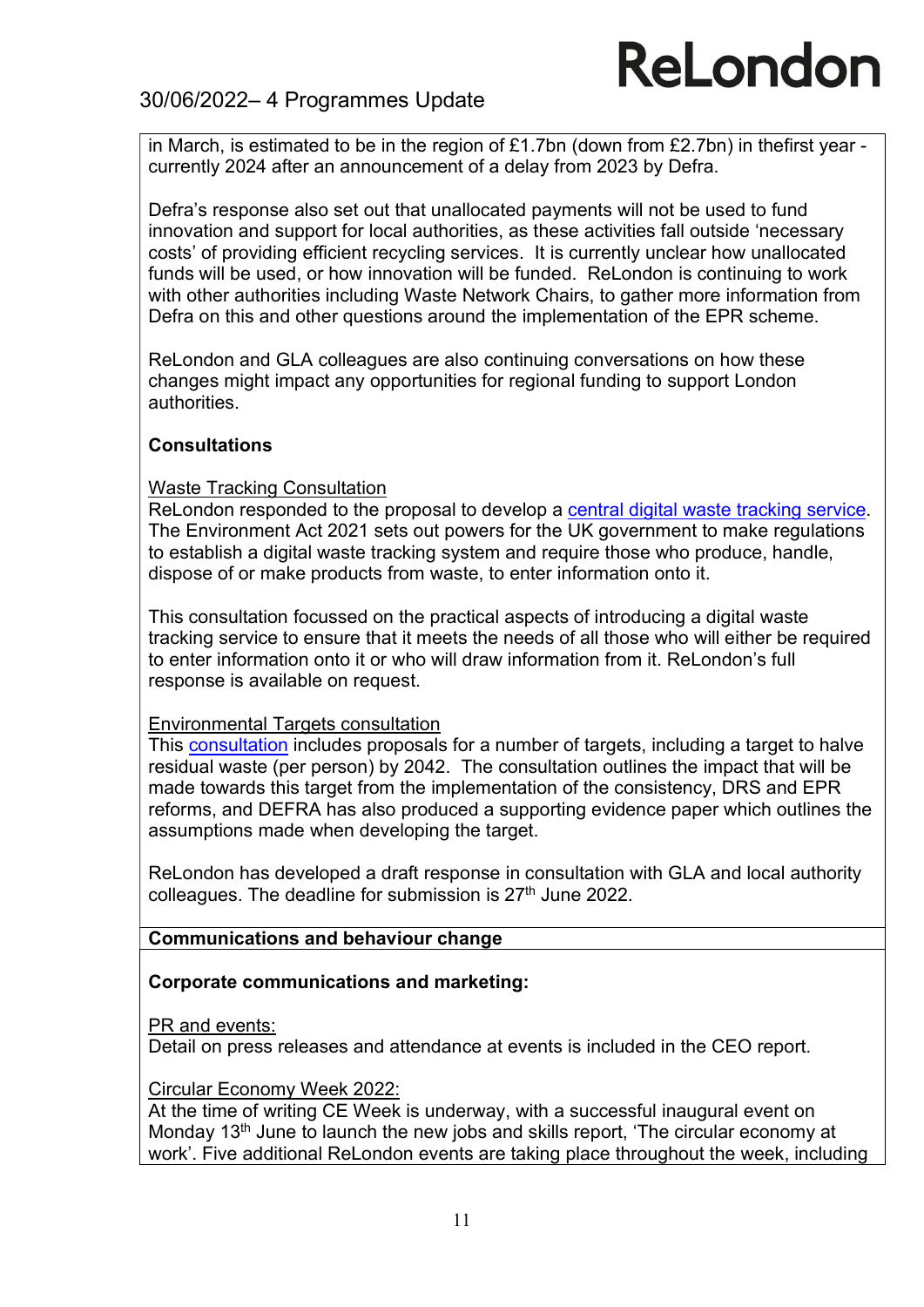### 30/06/2022– 4 Programmes Update

a collaborative networking event with NatWest and their accelerator team to close the week. Almost 60 events in total are running as part of CE Week.

£9.5k in sponsorship income has been secured so far this year, with Cleveland Steel and Tubes Ltd taking the lead sponsorship; and LEDNet providing sponsorship support for an afternoon of local authority-related content mid-week. CE Week supporters this year are Mayor of London; London & Partners; Ellen MacArthur Foundation; Circular Economy Club; IEMA; CIWM; and NatWest.

PR coverage has so far been achieved in Business Green, Circular Online, MRW, London Loves Business and six other outlets.

#### Podcast:

Recent episodes in the new format have achieved the following listens:

- $\bullet$  Bringing the refill store to your door (Topup Truck) = 389
- Tackling the takeaway problem (CLUB ZERO) = 368

Total listens as of 10<sup>th</sup> June 2022 for this series of the podcast are 3.456.

A new producer has been found and appointed, and work on the 10 episodes targeted for this plan year will begin in July 2022.

#### Newsletter:

The spring 2022 newsletter achieved 250 views and a 26.1% open rate, compared to winter 2021 open rate of 21%, which shows a consistent improvement. The newsletter goes to an 'opt-in' audience plus key stakeholders and contacts, including boroughs (but with the option to opt out).

#### Publication process:

The only knowledge product published in quarter 1 of the 2022-23 plan year has been the jobs and skills report – 'The circular economy at work' – published on 13<sup>th</sup> June to launch Circular Economy Week.

The Ecosurety flats project is due to publish its report and toolkit, accompanied by a news release, at the end of June.

While programme teams have positive intentions and ideas for content publishing, other priorities (in particular CE Week in the past quarter) often prevent a fuller programme of content production, and recently the publications process has been particularly slow. We aim to maintain as a minimum monthly content production but would prefer to increase this to at least two items per month (including articles/blogs). Efforts will continue to make this happen.

#### Digital:

Figures for page views and users are marginally down in the period from April-June 2022, with a total of 22,000 page views and 6,667 users. The top 5 pages in the period were (as per previous quarter):

- Homepage
- Jobs and tenders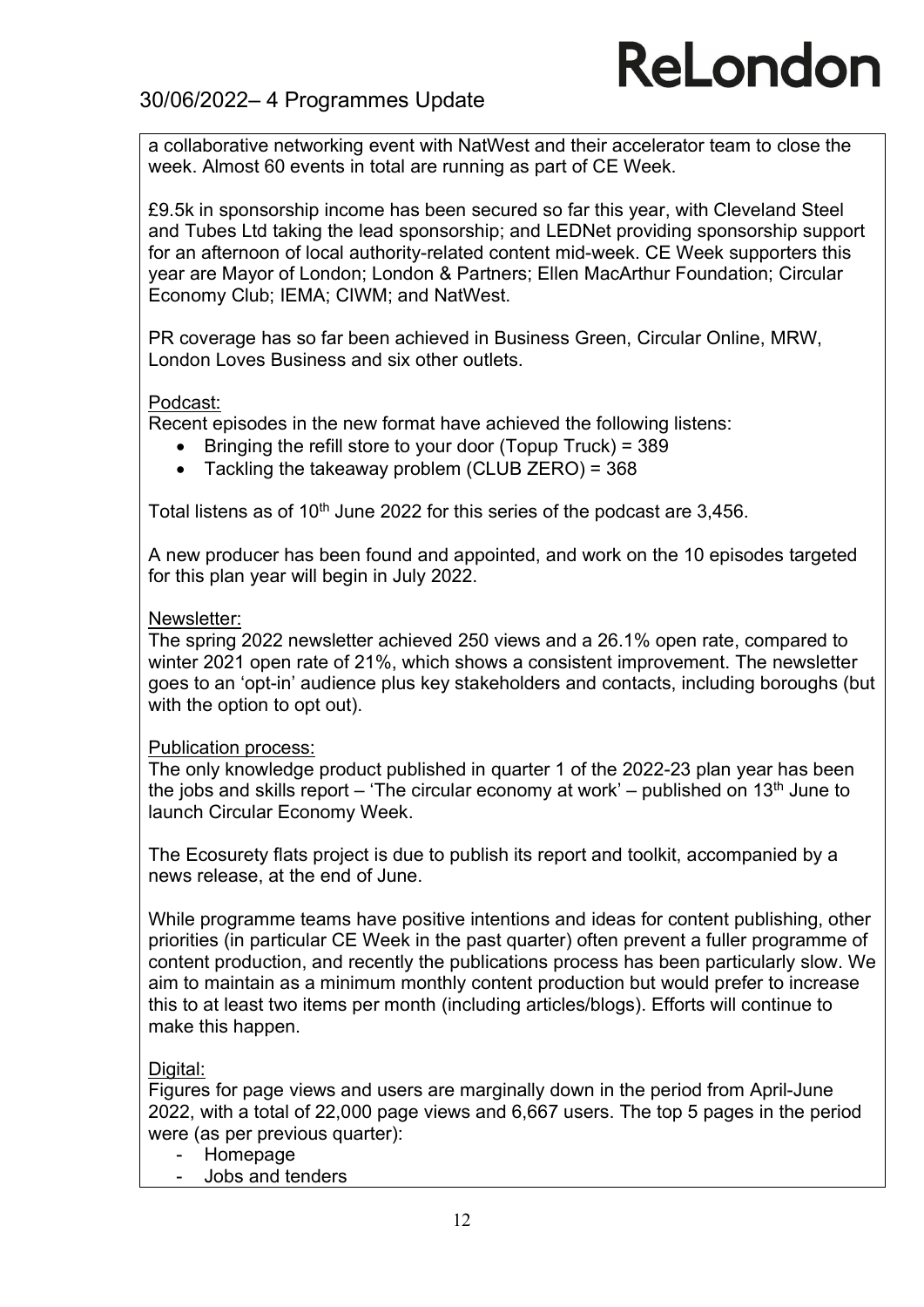- **Resources**
- About us
- Work with us

On social media, our following is up by 1.55% from the last quarter on Twitter; and by 4.2% on LinkedIn. Both increases reflect increased (and organised) focus from new team members. Engagement rates have also improved on Twitter, up 0.3% from last quarter to 2.7%.

#### Communications review:

A review of communications priorities and campaigns is planned for initiation in quarter 2, with the scope to include both corporate communications (e.g. podcast, Circular Economy Week) and behaviour change campaigns (specifically London Recycles and Love Not Landfill, as the other – food-related - campaigns are funded by third parties). The main aim will be to establish which of our communications activities best support ReLondon's objectives and set KPIs for each prioritised area of communications and campaign activity. Detailed scope and objectives for the review have yet to be defined and there are no internal resources available to conduct it; so external contractors will be procured and briefed.

#### Commercial marketing:

A workshop to develop a commercial marketing plan is taking place in July, to support the development of commercial revenue streams and design marketing communications to both (a) promote specific products (e.g. the academy, consultancy to local authorities) and (b) build ReLondon's brand and reputation amongst target audiences.

#### Behaviour change campaigns:

#### London Recycles

The London-wide campaign 'Be that person' went live on 15<sup>th</sup> November and year one's three waves of media placement have now been completed. End of year 1 evaluation took place in March amongst our target audience and reported in May, showing that:

- Those who have seen the campaign...
	- o Are 30 percentage points (89%) more likely to report recycling more in the past few months than those who have not seen the campaign (59%)
	- o Strongly agree/agree that the campaign made them feel they should be recycling more (74% scoring 4 or 5 on a 5-point scale)
	- o Strongly agree/agree that the campaign made them think about their own recycling (72%)
	- o Strongly agree/agree that the campaign portrays the type of people that they know or recognise (75%)
	- o Are more confident (or potentially over-confident) that items can be recycled
	- o Are more likely to report recycling trickier plastics like film, wrapping and pouches)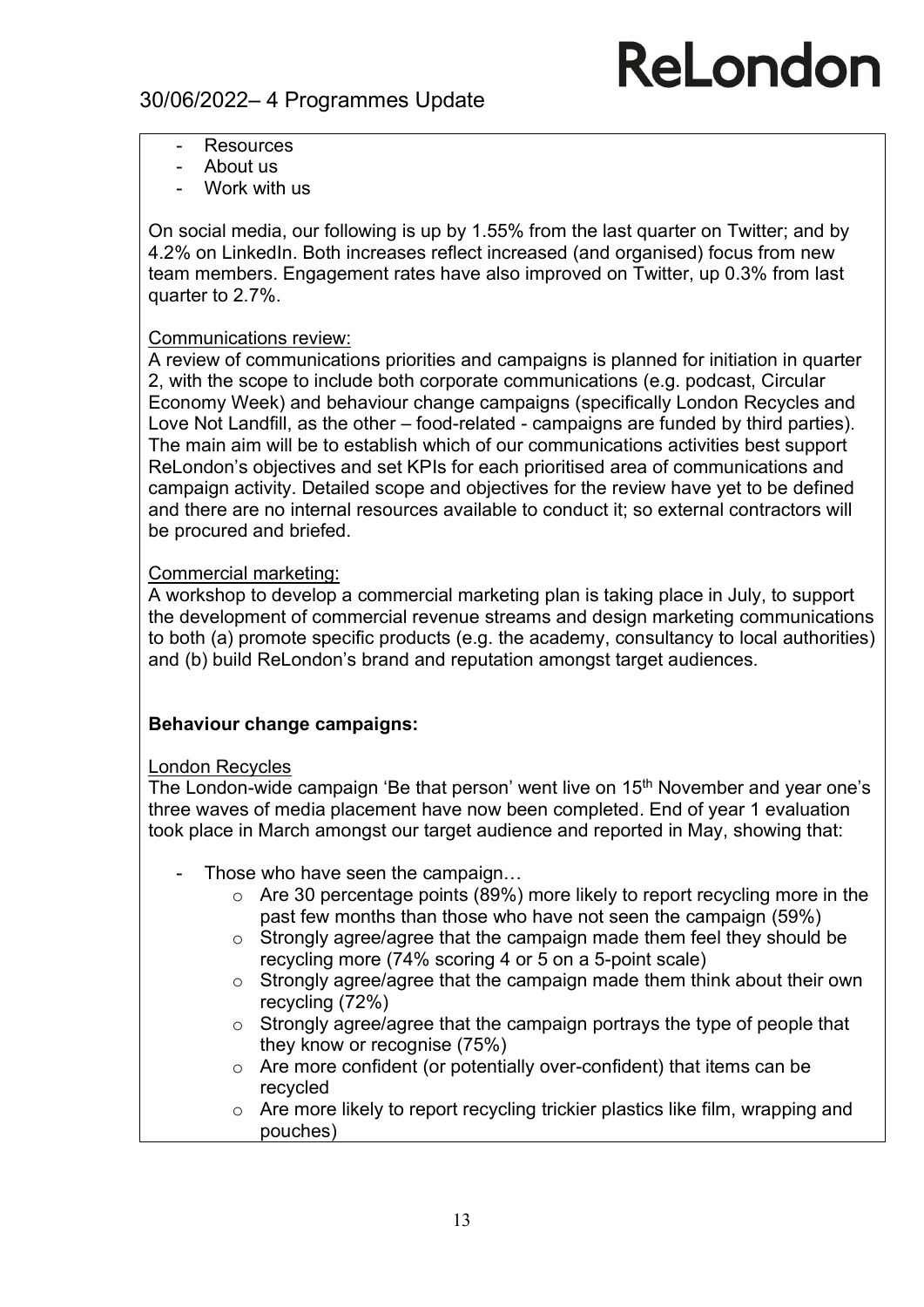### 30/06/2022– 4 Programmes Update

- 26% of the target audience say they saw one or more campaign assets, but amongst sub-groups this rose to 38% amongst men aged 18-34 (a particular target group for the campaign)
- Campaign recognition varies across the cohort and suggests it engaged multiple groups (18-34 men; homeowners; those more predisposed to recycling).
- The campaign performed strongly according to key metrics (e.g. stand out, making people reflect)
- The 'dissonance' messaging appears to have had most impact, with verbatims showing that the message has been clearly understood by the audience:
	- o 'Because it's easy to do, isn't time consuming and I don't want to be that person'
	- o 'Knowing it doesn't take a long time means it can be achieved easily. So it guilted me into recycling more which is a positive result'

The smaller media budgets for this campaign (compared to 'One bin is rubbish', 2017- 2020) mean that while impact has been strong and positive on those who have seen the campaign, the wider audience impact has been lower due to smaller numbers of our target audience being reached.

Year 2 planning has begun, and the second year of campaign activity is targeted to start in early autumn 2022.

It is important to note that there is currently no funding available for London Recycles beyond the end of March 2023. A campaign manager remains on the staff template but there is no external budget to spend on creative, events, media or other education and behaviour change activity.

#### Repair Week 2022

Our second Repair Week took place from 14<sup>th</sup>-20<sup>th</sup> March, with over 40 events taking place during the week, and over 800 people engaging directly during the events. The week was sponsored by Primark and Currys, with Primark running nine repair and upcycling events in London stores through the week; and Currys offering a discount on repair services in-store.

The London Recycles team created a wide range of social media assets for use throughout the week, and event hosts, partners and sponsors all shared the content widely.

There were 5,618 page views of the website during the week, with most visitors looking at multiple pages. Over 557,000 accounts were reached on Instagram with repair content; and on Facebook we reached over 732,000 accounts, where the week was advertised on London-based buy, share and swap groups achieving just under 500,000 impressions and 3,500 post engagements. London Recycles achieved over 10,300 profile visits on Twitter during the week.

#### Love Not Landfill

Love Not Landfill remains the campaign for which the communications and behaviour change team receives the most direct requests for collaboration and discussions about